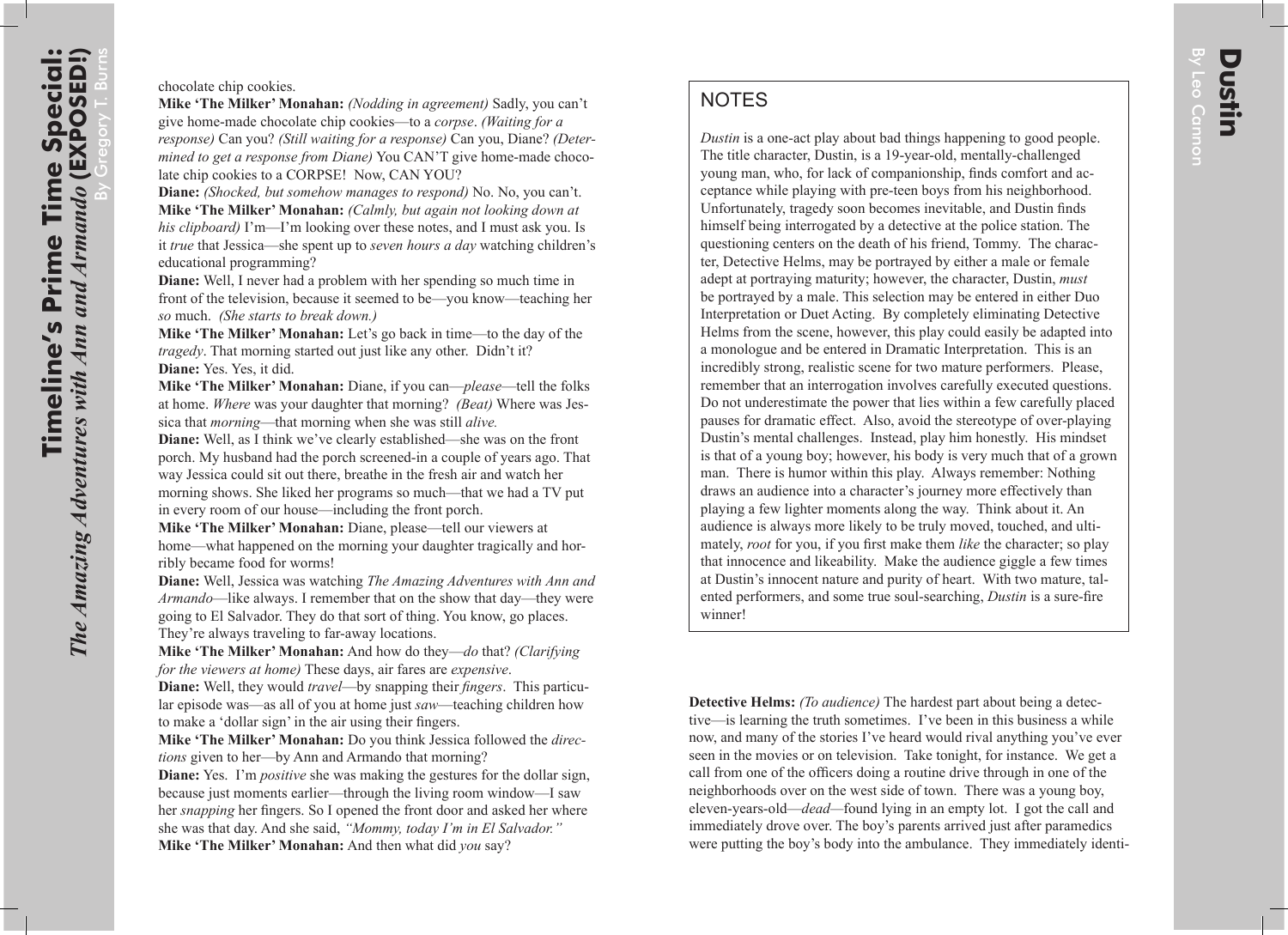fied their son. His name was Tommy. They tell me that they've been looking for their son after he didn't come home for dinner. The mother then gives me a few names, addresses—boys he might have played with earlier. I talked with one family, who said the last person seen with Tommy was his friend—Dustin.

*The following scene takes place in an interrogation room at a police station.*

**Detective Helms:** Hello, Dustin, I'm Detective Helms. I just met with your parents, and I told them you and I would have our little chat in here. It's a little cramped, but it will give us a little more privacy. So, let's get started, shall we? *(Turns on a tape recorder)* Could you start by telling me your name?

**Dustin:** *(Innocently)* You already know my name. You said hello to me, when you walked in the room.

**Detective Helms:** I know your name, Dustin. I just need to hear *you* say your name*. (Pointing to the tape recorder)* For the record. So, state your name for me, please.

**Dustin:** My name is Dustin.

**Detective Helms:** What's your *last* name?

**Dustin:** Farmington. I'm Dustin Farmington.

**Detective Helms:** How old are you, Dustin?

**Dustin:** I'm nineteen-years-old.

**Detective Helms:** Where do you live?

**Dustin:** I live with my parents. We've lived in the same house since before I was born. Only then, it was just my mom and my dad. I wasn't born yet. **Detective Helms:** For the record, can you tell me what your address is?

**Dustin:** 1612 Maple. I've got my own room and everything. It's decorated with posters of the *Avengers*, but I've also got some old *Star Wars* stuff that used to be my dad's. He gave it to me, when I was little.

**Detective Helms:** *(Laughs)* I have to admit. I'm a huge *Star Wars* fan myself.

**Dustin:** I *really* like Dad's old comic books. I like all the bright colors they use.

**Detective Helms:** Do you— Do you have any *friends* in your neighborhood?

**Dustin:** I've got lots of friends. They like comic books, too. There's Tommy. And there's Jarod. Sometimes Vin gets to play with us, too, but he's Chinese. His mother makes him stay home a lot, so sometimes he can't play with us.

**Detective Helms:** How old are your friends, Dustin?

**Dustin:** I'm not sure how old they are. I know that Tommy just turned eleven, because he just had a birthday last week. I got to go to his party.